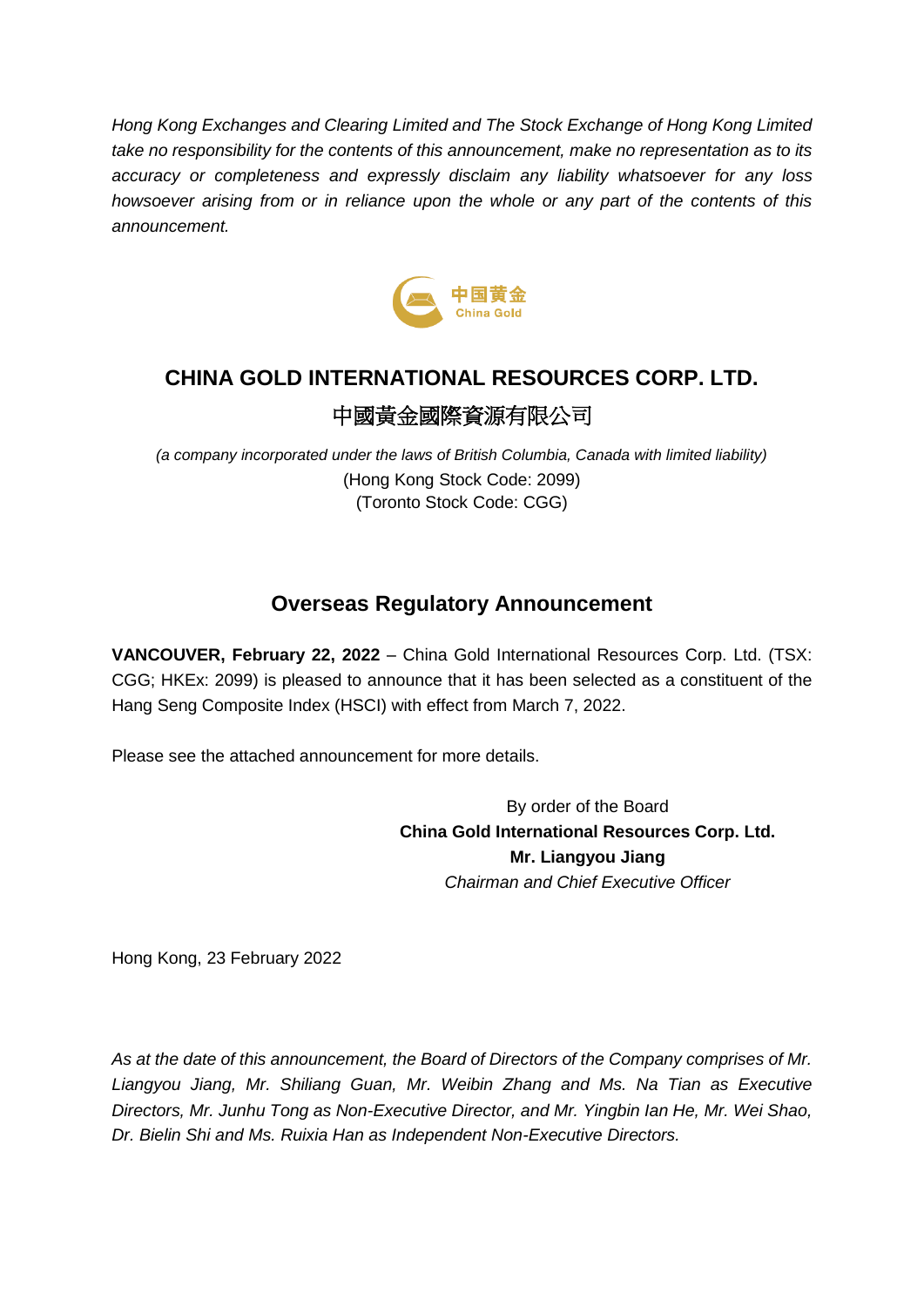

### **China Gold International Resources Corp. Ltd. Joins the Hang Seng Composite Index**

VANCOUVER, February 22, 2022 - China Gold International Resources Corp. Ltd. (TSX: CGG; HKEx: 2099) ("**China Gold International Resources**" or the "**Company**") is pleased to announce that it has been selected as a constituent of the Hang Seng Composite Index (HSCI) with effect from March 7, 2022.

The Hang Seng Indexes Company Limited made the above announcement on February 18, 2022 following its review of the Hang Seng Family of Indexes for the fourth quarter of 2021.

Launched in 2001, the HSCI covers 95% of the total market capitalization of securities listed on the main board of the Hong Kong Stock Exchange. It is one of the major stock indexes in the Hong Kong capital market. The HSCI adopts the free-float-adjusted market capitalization methodology and is based on index funds, mutual funds as well as performance benchmarks. Constituents for HSCI are selected based on their market capitalization, trading volume and other criteria, which indicate further improvement of their influence in the Hong Kong capital market.

The Company's Chairman and CEO, Mr. Liangyou Jiang, stated, "We are very pleased to be included in the HSCI again. It has always been the Company's goal to be recognized by the market and investors for its continued value gain. At present, the Company is in the best operational period in history, with record high output and profits. Efforts made in terms of management improvement, exploration aimed at increasing mineral resources, safety and environmental protection as well as technical innovations have provided strong support for the performance of the Company to ensure its stable and sustainable operations. In the future, we will advance towards greater goals and continue to create value for our shareholders with quality progress."

#### *About China Gold International Resources*

China Gold International Resources is a gold and base metal mining company incorporated in BC, Canada and operates two mines, the CSH Gold Mine in Inner Mongolia, China and the Jiama Copper-Gold Polymetallic Mine in Tibet, China. The Company's objective is to build shareholder value through growing production at its current mining operations, expanding its resource base, and acquiring and developing new projects internationally. The Company is listed on the Toronto Stock Exchange (TSX: CGG) and the Main Board of The Stock Exchange of Hong Kong Limited (HKEx: 2099).

For further information on the Company, please refer to SEDAR's website at www.sedar.com, The Stock Exchange of Hong Kong Limited's website at www.hkex.com.hk, the Company's website at www.chinagoldintl.com, or call the Company at +1-604-609-0598 and email to info@chinagoldintl.com.

 $\overline{\phantom{a}}$  , and the contribution of the contribution of the contribution of the contribution of the contribution of the contribution of the contribution of the contribution of the contribution of the contribution of the